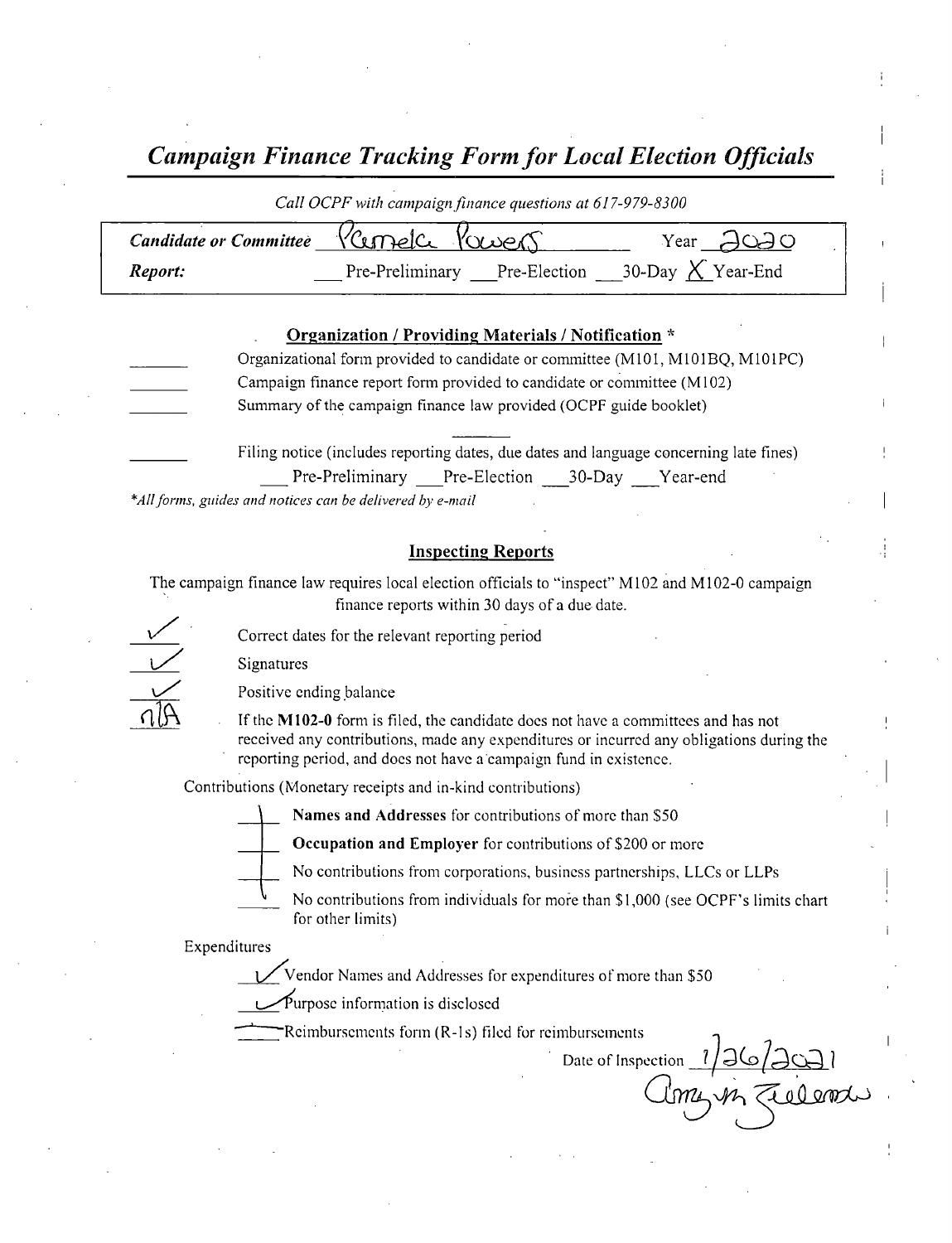

## Form CPF <sup>M</sup> 102: Campaign Finance Report Office of Campaign and Political Finance

rile with: Director<br>Office of Campaign and Political Finance<br>One Ashturton Place Rm. 411<br>(617) 979-83CC<br>(617) 979-83CC

Reporting Period: Beginning: 1/ 1/ 2020 Ending: 12/ 31/ 2020

Type of Report: 2020 Year-end Report

Powers, Pamela extra pamela Powers Committee Full Name of Candidate Committee Name Municipal, Local Filer Mary Hebert Northampston, MA 01062

Residential Address Committee Address

Office Sought/ District Name of Committee Treasurer 105 North Main Street <sup>176</sup> Acrebrook Drive

| SUMMARY BALANCE INFORMATION               |                         |
|-------------------------------------------|-------------------------|
| Ending balance from previous report:      | \$192.37                |
| Total receipts this period:               | \$0.00                  |
| Subtotal:                                 | \$192.37                |
| Total expenditures this period:           | \$118.00                |
| Ending Balance:                           | \$74.37                 |
| Total inkind contributions this period:   | \$0.00                  |
| Total out of pocket spending this period: | \$0.00                  |
| Total outstanding liabilities:            | \$2,500.00              |
| Name of Bank Used:                        | Easthampton Saings Bank |

Affidavit of Committee Treasurer:

I certify that I have examined this report, including attached schedules and it is, to the best of my knowledge and belief, <sup>a</sup> true and complete statement of all campaign finance activity including all contributions, loans, receipts, expenditures, disbursements, inkind contributions and liabilities for this reporting period and represents the campaign finance activity of all persons acting under the authority or on behalf of this committee in accordance with the requirements of M. G. L. c. 55. Signed under the penalties of perjury:

J leit 1/14/202 /Treasbret e-signature ( Z•{ ` I' Date –

 $Affiday \nmid \text{of } \text{C4}$  capididate (check 1 box only) :

Candidate with Committee and no activity independent of the committee

certify that I have examined this report, and attached schedules and it is, to the best of my knowledge and belief, a true and complete statement of all campaign finance activity, of all persons acting under the authority or on behalf of this committee in accordance with the requirements of M. G. L. c. 55. I have not received any contributions, incurred any liabilities nor made any expenditures on my behalf during this reporting period.

Candidate without Committee OR candidate with independent activity filing separate report.

DI certify that <sup>I</sup> have examined this report and attached schedules and it is, to the best of my knowledge and belief, a true and complete statement of all campaign finance activity including contributions, loans, receipts, expenditures, disbursements, disbursements,

inkind contributions and liabilities for this reporting period and represents the campaign finance activity

of all persons acting under the authority or on behalf of this committee in accordance with the requirements of  $\frac{16.0^\circ}{12}$ . Signed under the penalties of perjury:<br> $\mathcal{P}$   $\mathcal{P}$   $\mathcal{P}$   $\mathcal{P}$   $\mathcal{P}$   $\mathcal{P}$   $\mathcal{P}$  $\mathbb{G}^$ Candidate's signature (in JAN 1 5 2021 JAN 1 J COLL NORTHAMPTON. MA 01060 .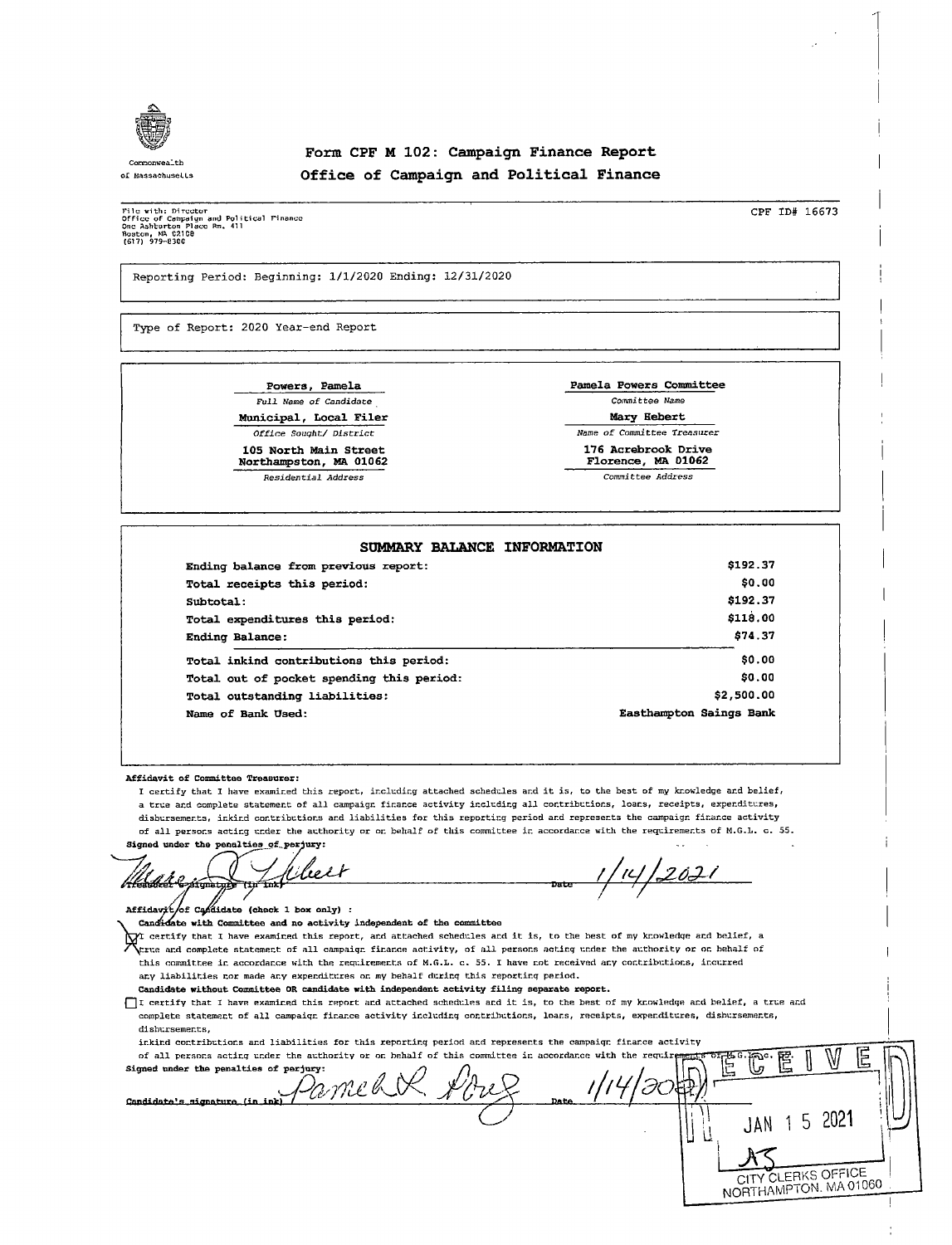

## Form CPF M 102: Campaign Finance Report of MasnachuseLLs Office of Campaign and Political Finance

rile with: Director<br>Office of Campaign and Political Pinanc<br>One Ashburton Place Rm. 411<br>Roston, MA C21CC<br>(617) 979-03CC

CPF ID# 16673

Reporting Period: Beginning: 1/ 1/ 2020 Ending: 12/ 31/ 2020

Type of Report: 2020 Year-end Report

Powers, Pamela Pamela Powers Committee Full Name of Candidate Committee Name Municipal, Local Filer **Mary Hebert** Mary Hebert

105 North Main Street 176 Acrebrook Drive<br>Northampston, MA 01062 176 Acrebrook Drive Northampston, MA 01062

Office Sought/ District Name of Committee Treasurer

Residential Address Committee Address

14/2021

 $\overline{1}$ 

#### SUMMARY BALANCE INFORMATION

| Ending balance from previous report:      | \$192.37                |
|-------------------------------------------|-------------------------|
| Total receipts this period:               | \$0.00                  |
| Subtotal:                                 | \$192.37                |
| Total expenditures this period:           | \$118.00                |
| Ending Balance:                           | \$74.37                 |
| Total inkind contributions this period:   | \$0.00                  |
| Total out of pocket spending this period: | \$0.00                  |
| Total outstanding liabilities:            | \$2,500.00              |
| Name of Bank Used:                        | Easthampton Saings Bank |

Affidavit of Committee Treasurer:

I certify that I have examined this report, including attached schedules and it is, to the best of my knowledge and belief, a true and complete statement of all campaign finance activity including all contributions, loans, receipts, expenditures, disbursements, inkind contributions and liabilities for this reporting period and represents the campaign finance activity of all persons acting under the authority or on behalf of this committee in accordance with the requirements of M. G. L. c. 55. Fidavit of Committee<br>
I certify that I have<br>
a true and complete :<br>
disbursements, inking<br>
of all persons acting<br>
of a disputer of the penalt<br>
condidate<br>
candidate vith Committee strue and complete strue<br>
this committee in

Datz

Signed under the penalties of perjury  $\lambda$ asufer t <u>veer</u>

Affidavit, of Candidate (check 1 box only) :

Candidate with Committee and no activity independent of the committee

 $\bigvee$ I certify that I have examined this report, and attached schedules and it is, to the best of my knowledge and belief, a true and complete statement of all campaign finance activity, of all persons acting under the authority or on behalf of this committee in accordance with the requirements of M.G.L. c. 55. I have not received any contributions, incurred any liabilities nor made any expenditures on my behalf during this reporting period.

Candidate without Committee OR candidate with independent activity filing separate report.

01 certify that I have examined this report and attached schedules and it is, to the best of my knowledge and belief, a true and complete statement of all campaign finance activity including contributions, loans, receipts, expenditures, disbursements, disbursements,

inkind contributions and liabilities for this reporting period and represents the campaign finance activity

of all persons acting under the authority or on behalf of this committee in accordance with the requirements of M. G. L. c. 55.

Signed under the penalties of perjury;  $med$   $1/4$   $n$   $\varphi$   $1/4$   $\varphi$ Candidate's signature (in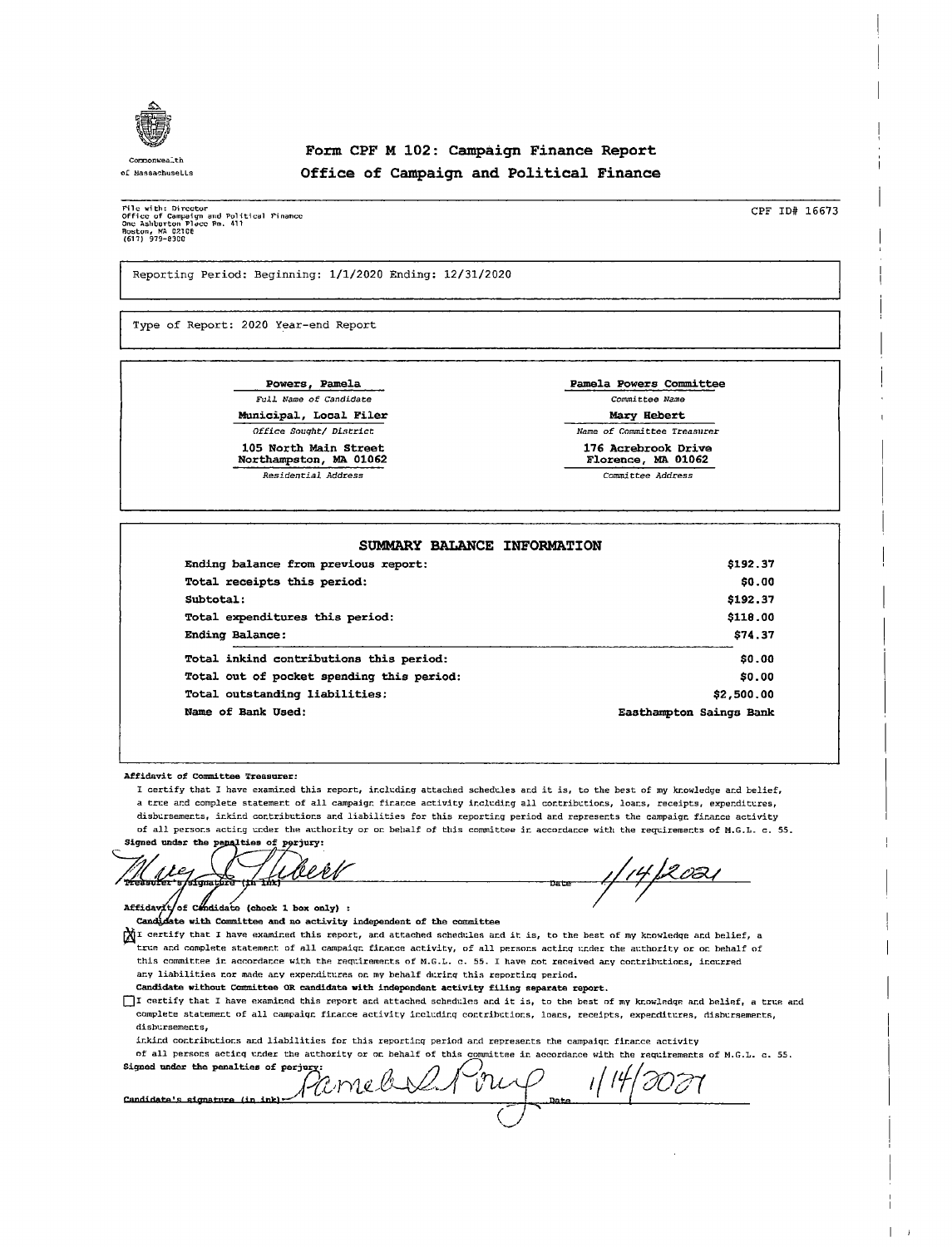# Schedule B: Expenditures

M.G.L. c. 55 requires committees to list, in alphabetical order, all expenditures over \$50 in a reporting perio<br>Committees must keep detailed accounts and records of all expenditures, but need only itemize those over \$50.<br>

|               | Date Name and Address     |                                       | <b>Amount Purpose</b>    |
|---------------|---------------------------|---------------------------------------|--------------------------|
| 7/3/2020 USPS |                           |                                       | \$59.00 P.O. Box Renewal |
|               | Florence, MA 01062        |                                       |                          |
|               | 11/23/2020 Usps, Florence |                                       | \$59.00 P.O. Box Renewal |
|               | MA                        |                                       |                          |
|               |                           | <b>Total Itemized Expenditures:</b>   | \$118.00                 |
|               |                           | <b>Total Unitemized Expenditures:</b> | <b>SO.00</b>             |
|               |                           | <b>Total Expenditures:</b>            | \$118.00                 |

 $\sim$   $\sim$ 

 $\sim$ 

 $\mathbf{r}=\mathbf{r}$ 

 $\label{eq:2} \frac{1}{2} \sum_{i=1}^n \frac{1}{2} \sum_{j=1}^n \frac{1}{2} \sum_{j=1}^n \frac{1}{2} \sum_{j=1}^n \frac{1}{2} \sum_{j=1}^n \frac{1}{2} \sum_{j=1}^n \frac{1}{2} \sum_{j=1}^n \frac{1}{2} \sum_{j=1}^n \frac{1}{2} \sum_{j=1}^n \frac{1}{2} \sum_{j=1}^n \frac{1}{2} \sum_{j=1}^n \frac{1}{2} \sum_{j=1}^n \frac{1}{2} \sum_{j=1}^n \frac{1}{$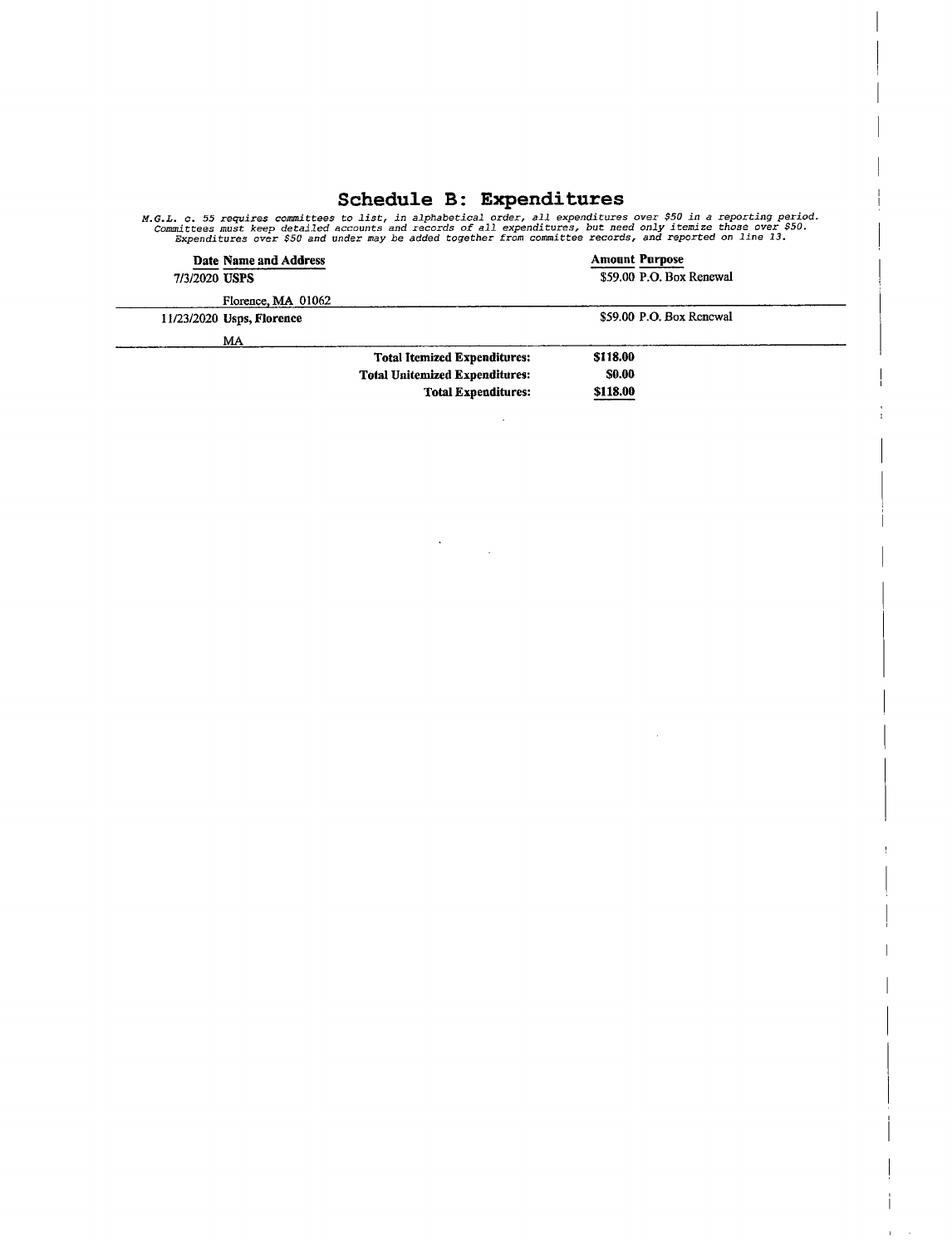# Schedule D: Liabilities

 $\sim$ 

M. G. L. c. 55 requires committees to report ALL liabilities which have been reported previously and are still outstanding, as well as the liabilities incurred during this reporting period.

| Date To Whom Due                | Reduction | <b>Loan Amount Purpose</b> |
|---------------------------------|-----------|----------------------------|
| 12/31/2019 Powers, Pamela       |           | \$2,500.00                 |
| 105 North Main Street           |           |                            |
| Northampston, MA 01062          |           |                            |
| <b>Outstanding Liabilities:</b> |           | \$2,500.00                 |

 $\bar{z}$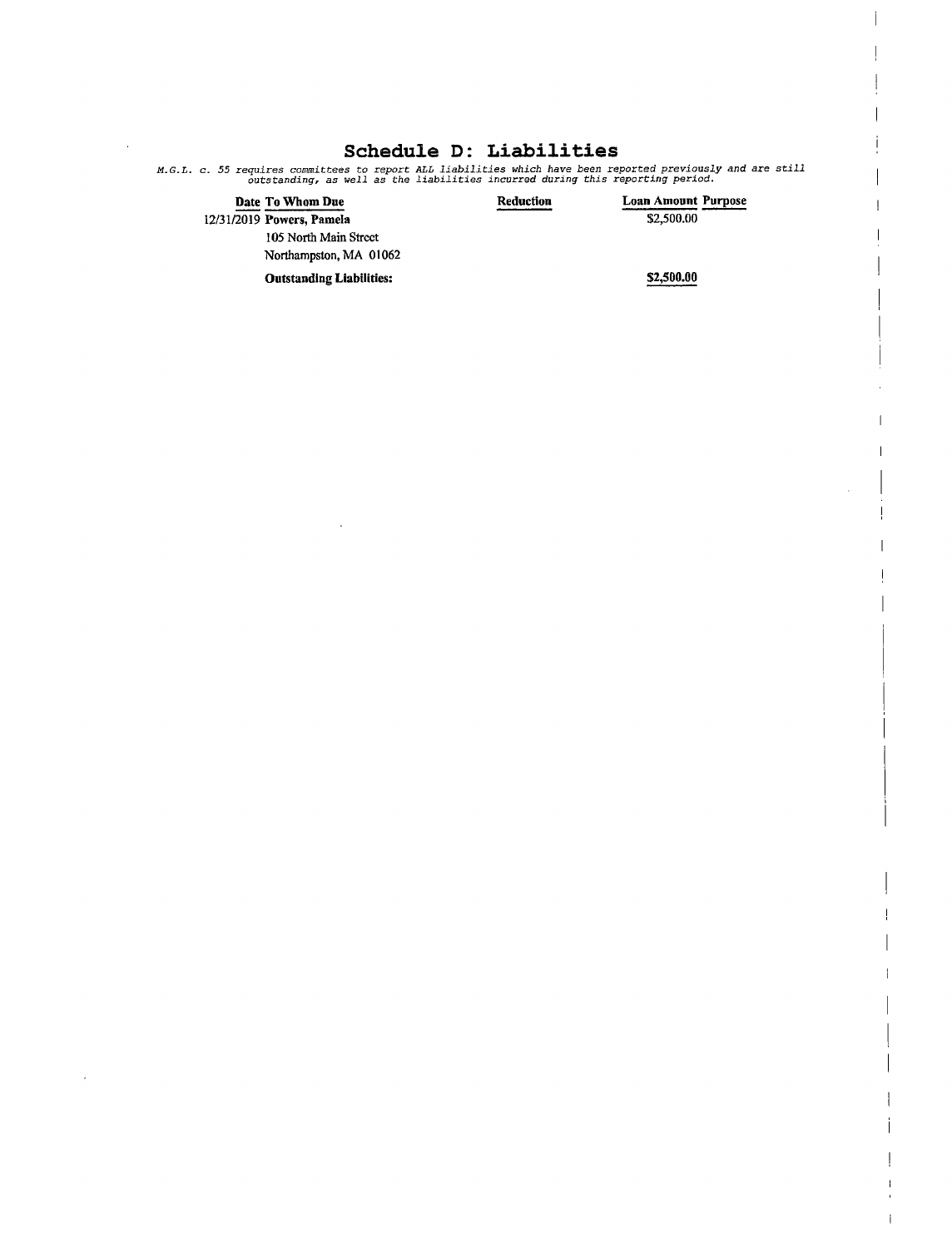## Schedule B: Expenditure

 $\overline{1}$ 

 $\hat{\boldsymbol{\beta}}$ 

M.G.L. c. 55 requires committees to list, in alphabetical order, all expenditures over \$50 in a reporting period<br>Committees must keep detailed accounts and records of all expenditures, but need only itemize those over \$50.

|               | Date Name and Address       |                                       | <b>Amount Purpose</b>    |  |
|---------------|-----------------------------|---------------------------------------|--------------------------|--|
| 7/3/2020 USPS |                             |                                       | \$59.00 P.O. Box Renewal |  |
|               | Florence, MA 01062          |                                       |                          |  |
|               | $11/23/2020$ Usps, Florence |                                       | \$59.00 P.O. Box Renewal |  |
|               | MA                          |                                       |                          |  |
|               |                             | <b>Total Itemized Expenditures:</b>   | \$118.00                 |  |
|               |                             | <b>Total Unitemized Expenditures:</b> | 50.00                    |  |

Total Unitemized Expenditures: 0.00 Total Expenditures: \$118.00

 $\mathcal{L}$